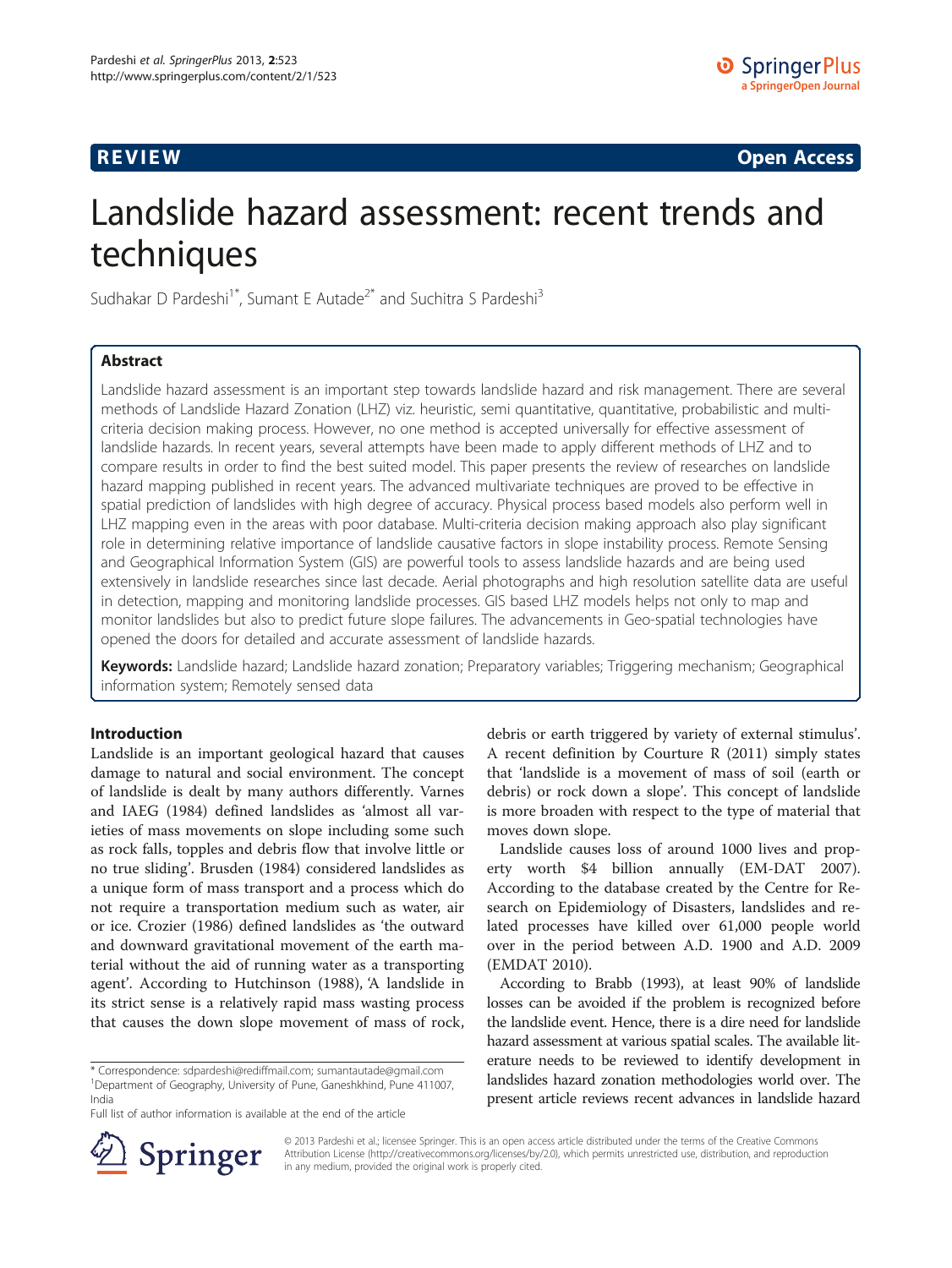assessment. The main focus of this paper is to discuss recent developments in landslide hazard zonation mapping methods, consideration of preparatory and triggering variables for mapping and application of Remote Sensing and Geographical Information System in the same. More than 100 recent research articles from referred journals viz. Geomorphology, Landslides, Engineering Geology, Natural Hazards and Earth Syst. Sci. and International Journal of Remote Sensing have been reviewed and compared on the basis of type of hazard zonation method adopted and variables considered for hazard zonation.

#### Review

# Landslides and zonation

Landslides are natural events, but may turn into hazard and cause loss of lives and damage to man-made and natural structures. The term landslide hazard is defined by many authors differently, among them definition given by Burton et al. ([1978](#page-8-0)), Rezig et al. ([1996](#page-10-0)), Varnes and IAEG [\(1984\)](#page-10-0), Cardinali et al. ([2002](#page-8-0)), Guzzetti ([2003](#page-9-0)) and Abella ([2008](#page-8-0)) are important.

Though there are numerous approaches to define landslide hazards, many of the researchers have largely adopted or modified the definition given by Varnes and IAEG ([1984](#page-10-0)).

#### Methods of landslide hazard zonation

Landslide hazard zonation is an important step in landslide investigation and landslide risk management. Varnes and IAEG ([1984](#page-10-0)) defines the term 'zonation' as 'the process of division of land surface into areas and ranking of these areas according to the degree of actual or potential hazard from landslides or other mass movements'. Courture R ([2011](#page-9-0)) explained the concept of landslide hazard as 'division of land into somewhat homogeneous areas or domain and their ranking according to the degrees of actual or potential landslide susceptibility, hazard or risk or applicability of certain landslide related regulations'.

There has been significant growth both in landslide events particularly those induced by human activities and in number of landslide investigations in different parts of the world (Gutierrez et al. [2010](#page-9-0)). Gokceoglu and Sezer ([2009\)](#page-9-0) carried out statistical assessment of international landslide literature. They argued that publication of landslide related articles in the international journals has experienced exponential growth. They also pointed out that landslide susceptibility assessment is an important part of landslide investigation and has received more attention with highest number of publications in international journals.

Over last three decades LHZ mapping has been carried out in different parts of the world. Several approaches have been developed for LHZ mapping such as inventory based mapping, heuristic approach, probabilistic assessment, deterministic approach, statistical analysis and multi criteria decision making approach.

#### Distribution (inventory) approach

Distribution analysis is one of the simplest qualitative approaches of LHZ mapping. It is also known as 'landslide inventory'. In this analysis, landslide inventory maps are produced which portray spatial and temporal patterns of landslide distribution, type of movement, rate of movement, type of displaced material (earth, debris or rock) etc. Landslide data are obtained through field survey mapping, historical records, satellite images and aerial photo interpretation. Landslide distribution and density maps provide basis for other landslide susceptibility methods.

Cruden ([1991\)](#page-9-0) defined landslide inventory as 'the simplest form of landslide information which records the location and where known, the date of occurrence, type of landslides that have left identifiable traces in the area'. Landslide inventory map also shows a slope failure by a single event or they may show cumulative effects of many events (Guzzetti et al. [2005a](#page-9-0)).

Landslide inventory play significant role in landslide hazard assessment. The quality and completeness of landslide inventory influences reliability of landslide investigation. Galli et al. [\(2008\)](#page-9-0) compared landslide inventory maps prepared for different parts of Italy. Landslide distribution inventory, geomorphological landslide maps and multi-temporal landslide inventories were compiled and relationships among them were established. The results of the study revealed that complete landslide inventory map provide high predictive power for landslide susceptibility analysis.

Guzzetti et al. [\(2003](#page-9-0)) discussed three landslide event inventories and compared them using universal frequencyarea statistics. They discussed the significance of completeness and resolution of landslide inventory maps in the landslide investigations. The results of the study portray that number of landslide events rapidly increased with increasing landslide area up to a maximum value and decreased as power law function.

Colombo et al. [\(2005\)](#page-9-0) prepared landslide inventory by systematic surveys using aerial photo interpretation and GIS database to process the data using ARPA (Agenzia Regionale per la Protezione Ambientale - Regional Agency for Environmental Protection) archives. They classified landslides on the basis of landslide classification scheme by Varnes and IAEG ([1984](#page-10-0)).

#### Statistical approach

In last few years the approach towards LHZ has been changed from heuristic (knowledge based) approach to data driven approach (statistical approach) to minimize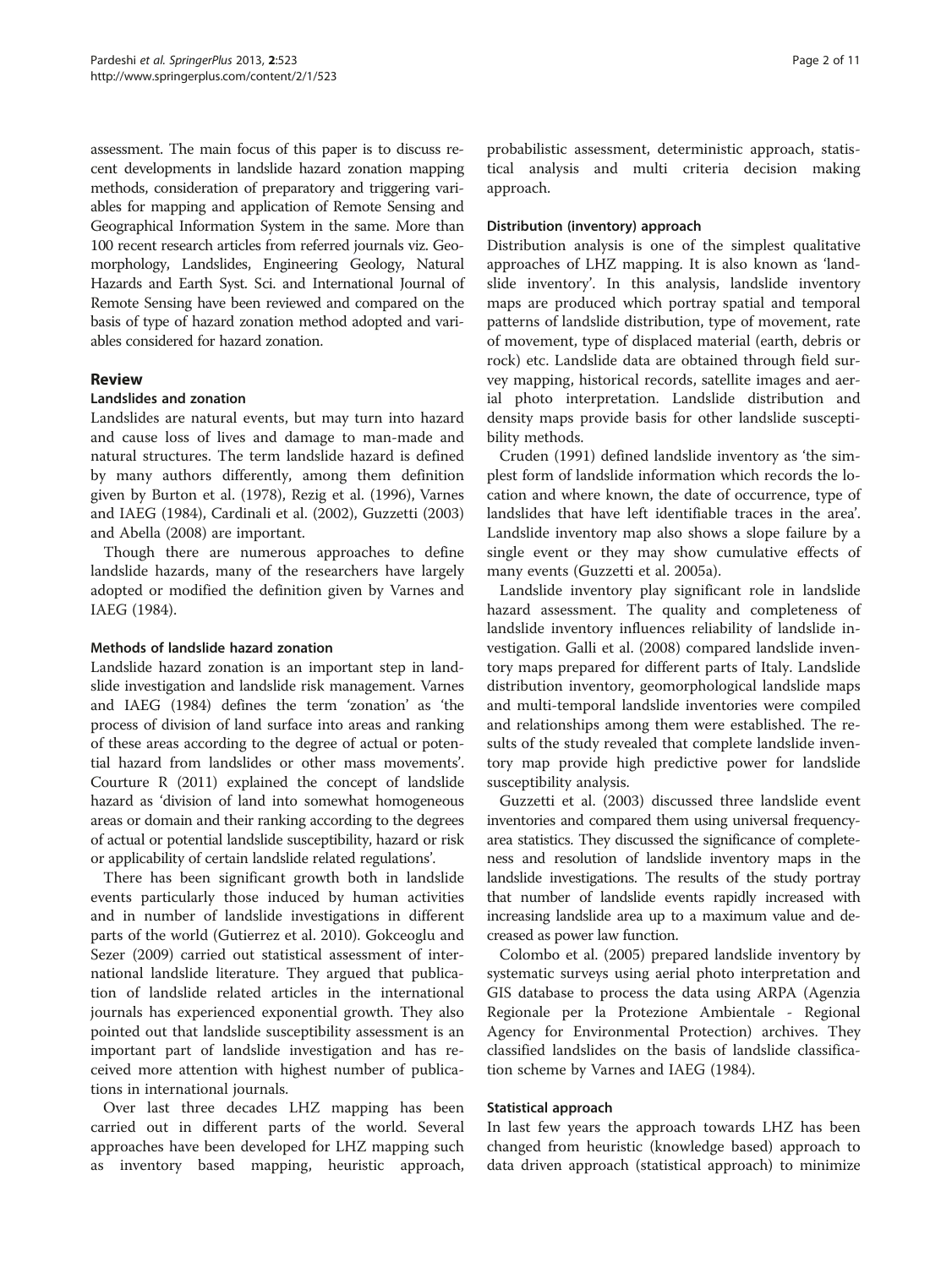subjectivity in weightage assignment procedure and produce more objective and reproducible results Kanungo et al. [\(2009\)](#page-9-0). Methods based on statistical analysis of geo-environmental factors related to landslide occurrence are preferred. The statistical methods for LHZ can be grouped into two viz. bi-variate statistical analysis and multi-variate statistical analysis.

#### Bi-variate statistical analysis

The bi-variate statistical analysis for landslide hazard zonation compares each data layer of causative factor to the existing landslide distribution (Kanungo et al. [2009](#page-9-0)). Weights to the landslide causative factors are assigned based on landslide density. Frequency Analysis approach, Information Value Model (IVM), Weights of Evidence Model, Weighted overlay model etc. are important bivariate statistical methods used in LHZ mapping.

## Weights of evidence model

A Weight of Evidence is a log linear form of Bayesian probability model for landslide susceptibility assessment that uses landslide occurrence as training points to derive prediction outputs. It calculates both unconditional and conditional probability of landslide hazards. This method is based on calculation of positive and negative weights to define degree of spatial association between landslide occurrence and each explanatory variables class. The Weights of Evidence model has been used for landslide susceptibility since 1990′s (Blahut et al. [2010](#page-8-0)). It uses different combinations of landslide causative factors in order to describe their interrelation with landslide distribution.

Blahut et al. ([2010](#page-8-0)) applied WofE model to landslide susceptibility zonation mapping in Valtellina valley of central Italian Alps. The model was applied for different combinations of factor map. Four landslide susceptibility maps were prepared and compared using success rate curves. The best performing model was then selected with AUC (Area Under Curvature) value of 88%. Sterlacchini et al. [\(2011](#page-10-0)) carried out LHZ mapping in the Alpine environment of Italian Alps using WofE model. The model was validated by using success rate curves and prediction curves which gave success rate up to 88%. Piacentini et al. [\(2012\)](#page-10-0) considered anthropogenic factors (land use and road network) for modeling landslide susceptibility using WofE method. Martha et al. [\(2013](#page-10-0)) applied this method to assess spatial landslide probability in Rudraprayag district of Garhwal Himalaya, India using semi-automatically created landslide inventories.

WofE a statistical method for landslide susceptibility modeling has proved to be a useful spatial data prediction model in many research works published in recent past (Piacentini et al. [2012;](#page-10-0) Schicker and Moon [2012](#page-10-0); Martha et al. [2013;](#page-10-0) Neuhausev et al. [2012](#page-10-0); Ghosh et al. [2009](#page-9-0)).

#### Weighted overlay method

Weighted overlay is a simple bi-variate statistical method wherein weights are assigned based on the relationship of landslide causative factors with the landslide frequency. Sarkar et al. [\(1995](#page-10-0)) developed a methodology of LHZ for Rudrapeayag district in Garhwal Himalayas, India. Numerical weightages are assigned to causative factors on the basis of their relationships to the landslide frequency. Finally, the data layers were overlaid to produce LHZ map.

Panikkar and Subramaniyan ([1997](#page-10-0)) carried out landslide hazard assessment using GIS based weighted overlay method in the area around Dehradun and Massori of Uttar Pradesh, currently Uttarakhand in India. The study revealed that rapid deforestation and urbanization have triggered landslides in the study area. This method is used to determine the relative importance of landslide causative factor in landslide occurrence (Parise [2002](#page-10-0); Preuth et al. [2010](#page-10-0); Cardinali et al. [2002\)](#page-8-0).

Bi-variate discriminant function for ranking and weighting of landslide explanatory variables can be used effectively to produce landslide susceptibility map (Nagarajan et al. [2000\)](#page-10-0).

## Frequency ratio approach

Frequency ratio is one of the bi-variate statistical approaches of landslide susceptibility assessment which is based on observed relationships between landslide distribution and each causative factor related to landslides. This method can be used to establish spatial correlation between landslide location and landslide explanatory factors (Lee [2005\)](#page-9-0). Frequency ratio for each sub-class of individual causative factor is calculated based on their relationship with landslide occurrence. Landslide Susceptibility Index (LSI) is computed by summing of frequency ratio values of each factor.

Lee ([2005](#page-9-0)) applied this model to landslide susceptibility in Penang region of Malaysia. He compared landslide susceptibility maps produced by Frequency Ratio Model and Logistic Regression model. Goswami et al. ([2011](#page-9-0)) used frequency area statistics to assess spatial distribution of landslides in south west Calabria, Italy. Lee and Pradhan ([2006](#page-10-0)) applied frequency ratio model to map landslide susceptibility for Penang region, Malaysia. The verification results showed 80.03% accuracy and found that incorporation of precipitation data in LHZ mapping improves prediction accuracy of landslide susceptibility map. Balteanu et al. [\(2010\)](#page-8-0) applied this method to map Landslide Susceptibility in Romania.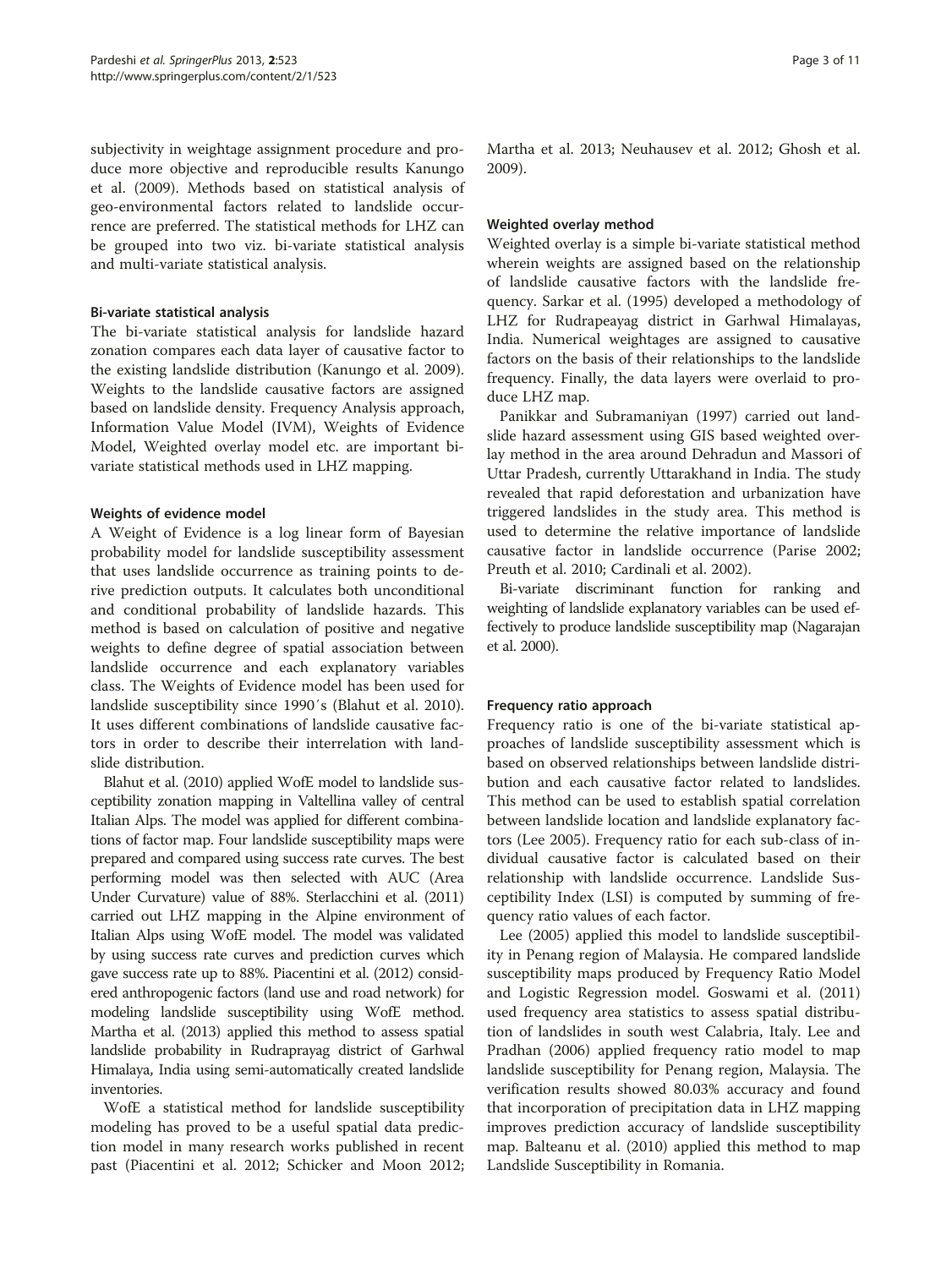#### Information Value Method (IVM)

Information Value Model (IVM) is a bi-variate statistical method for spatial prediction of landslides based on relationships between landslide occurrence and related parameters (Sarkar et al. [2006\)](#page-10-0). The information values are determined for each subclass of landslide related parameter on the basis of presence of landslide in a given mapping unit. Several studies have applied this method for LHZ mapping.

Zezere ([2002\)](#page-10-0) carried out landslide susceptibility assessment considering landslide typology in North Lisbon, Portugal. He found that information values for roads and fluvial channels are found in high landslide susceptibility class. The study revealed that anthropogenic activities play significant role in landslide occurrence and magnitude of landslides depend largely upon typology of landslides. Wang and Sassa ([2005](#page-10-0)) compared landslide susceptibility maps for Minamata area of Japan produced by Logistic Regression and Information Value Model in GIS environment. Sarkar et al. ([2006](#page-10-0)) presented a GIS based spatial data analysis for landslide hazard mapping in Sikkim Himalayas. They performed Information Value Model to integrate thematic data layers and subsequently numerical weights were assigned. Sharma et al. [\(2009\)](#page-10-0) carried out GIS based landslide susceptibility zonation for Sikkim Himalayas using IVM. The accuracy assessment of landslide susceptibility map confirmed the model with highest degree of accuracy for high susceptibility class. Akbar and Ha ([2011](#page-8-0)) developed an integrated model for landslide susceptibility zonation using Global Positioning System (GPS), Geographical Information System and Remotely Sensed data.

A modified form of pixel based information value model was applied to map landslide susceptibility. The study revealed that factors such as land use, rainfall intensity, distance from road and river influenced landslides more than that of other factors. Pereira et al. [\(2012](#page-10-0)) used IVM to evaluate the role of different combinations of landslide predisposing factors in the occurrence of shallow landslides in parts of Northern Portugal. IVM based 120 landslide susceptibility maps were produced and compared to determine 'best fit model' to landslide susceptibility in the study area. Recently, Balsubramani and Kumaraswamy [\(2013](#page-8-0)) applied this method for landslide hazard zonation mapping in Giri valley of Himachal Pradesh using high resolution satellite data.

Information Value Model has proved useful method in determining the degree of influence of individual causative factor responsible for landslide occurrence (Kanungo et al. [2009;](#page-9-0) Champatiray [2000](#page-8-0); Champatiray et al. [2007;](#page-8-0) Arora et al. [2004\)](#page-8-0).

#### BIS based LHEF method

Bureau of Indian Standards ([1998\)](#page-8-0) has given guidelines for macro level landslide hazard zonation (BIS - IS 14496, Part 2) in India. BIS based Landslide Hazard Evaluation Factor (LHEF) rating scheme for landslide susceptibility zonation is a heuristic approach to landslide hazard assessment. According to Bureau of Indian Standards [\(1998](#page-8-0)) landslide hazard zonation procedure can be performed using LHEF rating for different landslide causative factors. BIS identified six landslide causative factors for hazard zonation viz. lithology, structure, slope morphometry, relative relief, land use-land cover and hydrological condition. In this method, the area under investigation is divided into small mapping units to which numerical weights are assigned for each thematic data layer and finally TEHD (Total Estimated Hazard) is obtained by adding weights of all variables for each mapping unit and Landslide Hazard map is produced.

Anbalagan et al. ([2008](#page-8-0)) applied this method to map landslide susceptibility at meso-scale in Nainital, Kumaun Himalayas. The slope facet map was considered as base map to prepare thematic data layers. Few attempts have been made to apply this method in several parts of India (Naithani [2007;](#page-10-0) Singh et al. [2011](#page-10-0); Champatiray et al. [2007](#page-8-0) and Kannan et al. [2011\)](#page-9-0).

BIS based LHEF rating scheme is a very simple and cost effective method of landslide hazard mapping. However, subjectivity in weight assignment procedure exists in this method which can affect the level of accuracy of hazard zonation map. Moreover, this method does not consider landslide distribution and therefore very difficult to test its validity.

Ghosh et al. [\(2009\)](#page-9-0) evaluated effectiveness of the existing BIS method in Darjeeling Himalayas by adopting WofE model. They proposed a modified BIS model based on relationships of landslide causative factors with landslide distribution and found it more effective method for LHZ method.

## Fuzzy logic method

Fuzzy Logic method of landslide hazard zonation is based on bi-variate analysis wherein each landslide explanatory variable is represented by a value between 0 and 1 based on the degree of association of these parameters with landslide occurrence (Champatiray [2000](#page-8-0)). These membership values are then integrated using Fuzzy gama operator or Fuzzy Algebric Sum to produce landslide hazard zonation map. Champatiray et al. ([2007\)](#page-8-0) applied this method to landslide susceptibility assessment in Garhwal Himalayas.

Bi-variate statistical approach for LHZ mapping considers the relationship of landslide explanatory variables with landslide distribution. However, assigning weightage to the causative factors on the basis of this relationship may not always be appropriate as interrelationships among the causative factors also determine the degree of landslide hazard. Moreover, landslide events are outcome of several explanatory variables at a time. Therefore, it calls for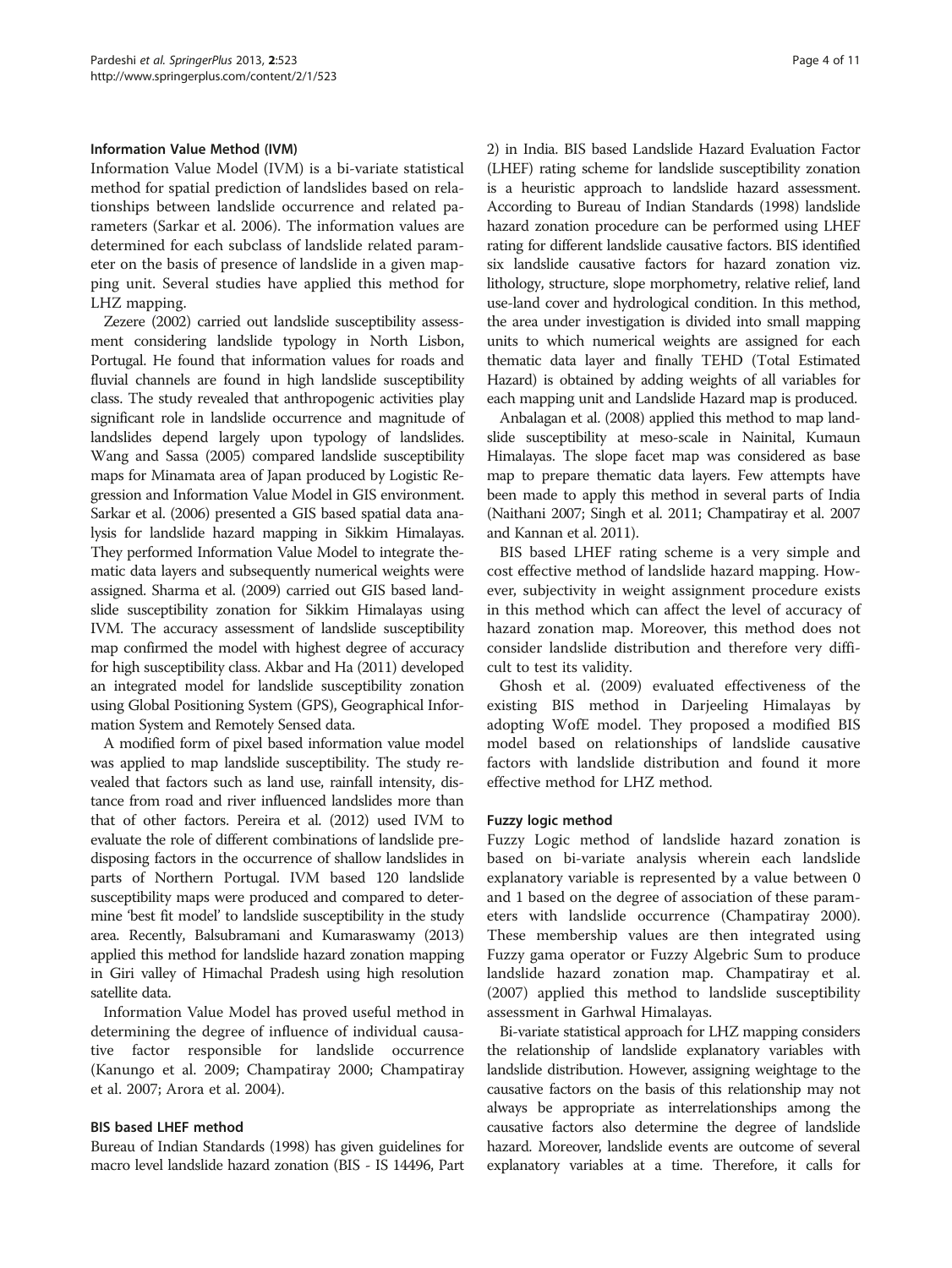application of multivariate statistical methods for more accurate LHZ mapping.

#### Multi-variate statistical analysis

Multi-variate statistical analysis for landslide hazard zonation considers relative contribution of each thematic data layer to the total landslide susceptibility (Kanungo et al. [2009\)](#page-9-0). These methods calculate percentage of landslide area for each pixel and landslide absence - presence data layer is produced followed by the application of multivariate statistical method for reclassification of hazard for the given area. Logistic regression model, Discriminant analysis, Multiple regression models, conditional analysis, Artificial Neural Networks (ANN) are commonly used methods for LHZ mapping.

# Logistic Regression (LR) analysis

The Logistic Regression is useful for predicting the presence or absence of a characteristic or outcome based on values of a set of predictor variables. This model is suited when dependent variable (e.g. landslide event) is dichotomous (Wang and Sassa [2005](#page-10-0)). Logistic Regression can be of two type viz. Binary Logistic (when dependent variable is dichotomous and independent variable is of any type) and Multinomial Logistic Regression (dependent variable with more than two classes). In case of landslide susceptibility mapping, the LR model find the best fitting model to describe the relationship between presence and absence of landslides and the set of independent variables such as slope angle, slope aspect, lithology and land use (Ayalew and Yamagishi [2005](#page-8-0)). It generates the model statistics and coefficient of formulae useful in defining susceptibility. If coefficient is positive, the landslide event is likely to occur. LR is a statistical model of slope instability built on the assumption that factor which caused slope failure in a region are the same as those which will generate landslides in future (Guzzetti et al. [1999](#page-9-0)).

Guzzetti et al. ([1999](#page-9-0)) applied this method to model landslide susceptibility for Umbria region in central Italy. Rowbotham and Dudycha [\(1998\)](#page-10-0) applied LR model to landslide susceptibility zonation for Hong Kong. They classified the region in terrain units based on Digital Elevation Model in GIS environment. Tolga et al. ([2005](#page-10-0)) carried out landslide susceptibility assessment in Black Sea region of Turkey using LR model. They used Unique Condition Unit as a mapping unit for susceptibility classification.

Recently, several GIS based landslide susceptibility analyses using pixel as mapping unit have been applied. Several studies have applied LR model for LHZ mapping with comparatively high success rates (Chau et al. [2004](#page-9-0); Wang and Sassa [2005](#page-10-0); Ayalew et al. [2005;](#page-8-0) Garcia-Rodriguez et al. [2008](#page-9-0); Ghosh [2011;](#page-9-0) Ohlmacher and Davis [2009](#page-10-0); Hakan et al. [2008;](#page-9-0) Chang et al. [2007;](#page-9-0) Das et al. [2011](#page-9-0); Akgun [2011;](#page-8-0) Mancini et al. [2010;](#page-10-0) Erner et al. [2010](#page-9-0); Ayalew and Yamagishi [2005;](#page-8-0) Guzzetti et al. [1999](#page-9-0); Das [2011;](#page-9-0) Atkinson and Massari [1998;](#page-8-0) Greco et al. [2007](#page-9-0); Chang and Chiang [2009;](#page-8-0) Lee [2005;](#page-9-0) Atkinson and Massari [2011](#page-8-0); Schicker and Moon [2012](#page-10-0); Das et al. [2012](#page-9-0); Meusburger and Alewell [2009;](#page-10-0) Lee et al. [2010](#page-10-0); Dai and Lee [2002;](#page-9-0) Atkinson and Massari [2011,](#page-8-0) Das et al. [2012](#page-9-0); Xu et al. [2012\)](#page-10-0).

# Discriminant analysis method

Discriminant analysis is one of the frequently used statistical models for LHZ. Discriminant analysis allows us to determine the maximum difference for each independent variable (e.g. landslide causative factor) between landslide group and non-landslide group and to determine weights for these factors (Lee et al. [2008](#page-10-0)). Slope units are classified into landslide affected and landslide free classes and then relative importance of each variable is expressed by computing Standardized Discriminant Function Coefficient (SDFC). SDFC show relative importance of each variable in discriminant function as a predictor of slope instability. Variable with high coefficient are strongly associated with presence or absence of landslide.

Several investigations for landslide susceptibility using Discriminant Analysis have been carried out in different parts of the world. Guzzetti et al. [\(2005b\)](#page-9-0) applied Discriminant Analysis for landslide susceptibility zonation using 46 thematic variables in GIS environment. Percentage of landslide area and individual independent variable were computed for each pixel. Calvello et al. ([2013\)](#page-8-0) carried out landslide susceptibility zonation for Tammaro catchment of Southern Italy using Discriminant Analysis. They divided the region into hydrological units based on drainage network and geology of the area to define mapping unit. Terrain unit based classification for LHZ was done using Discriminant function.

Lee et al. ([2008](#page-10-0)) used Discriminant Analysis (DA) for landslide hazard zonation mapping of central western Taiwan. The results indicated that slope gradient factor has highest coefficient and large percentage of weighting followed by NDVI. The success rate for landslide susceptibility map produced by this method was high (AUC = 0.9343). Ohlmacher and Davis ([2009\)](#page-10-0) prepared LHZ map using LR and DA in GIS environment for Kanas basin, USA. Eckhaut et al. [\(2009](#page-9-0)) applied DA landslide susceptibility assessment based on different mapping units. They compared landslide susceptibility maps produced by using multivariate approach for mapping unit viz. grid cells (pixel), Topographical Mapping Unit (TMU) and slope units. The study revealed that TMU based landslide susceptibility map show larger susceptible area than grid based LHZ map.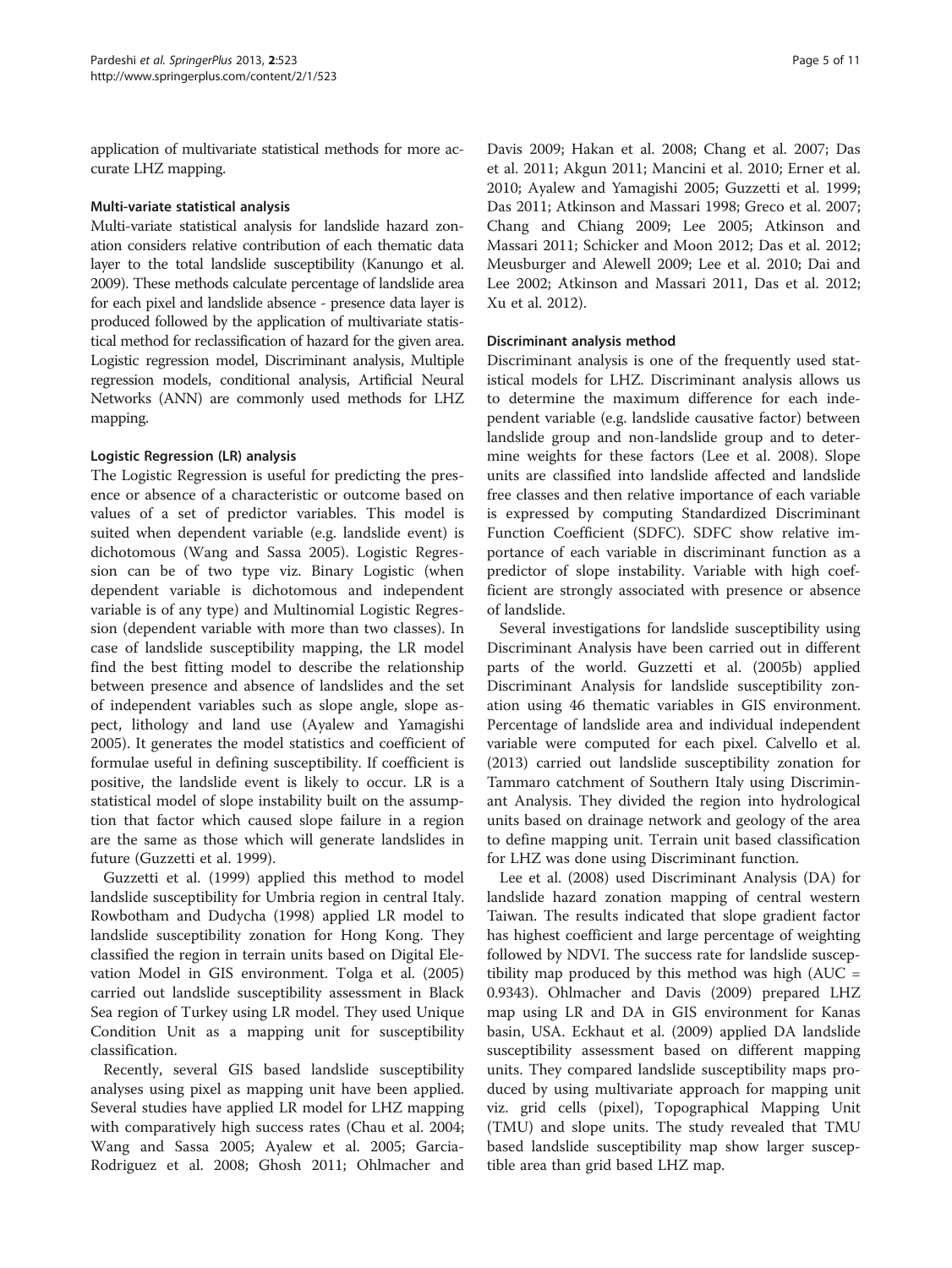## Artificial neural network method

Landslides are governed by several preparatory and triggering factors which are complexly interrelated. The interrelationships between these factors and landslides are nonlinear in nature (Ercanglu [2005\)](#page-9-0). To get accurate landslide susceptibility assessment more accurate methods are needed. ANN is a system based on the capability to learn a particular phenomenon similar to human being. ANN has over three layers of neurons which are connected by weights. This model use 'Back propagation learning algorithm' which define rules for assignment of weights. Weight of each variable is then adjusted to minimize errors. Artificial Neural Network (ANN) is a non-linear model and proved to be more effective in landslide hazard assessment (Catani et al. [2005](#page-8-0); Ercanglu [2005](#page-9-0); Pradhan and Lee [2009](#page-10-0); Pradhan and Lee [2010;](#page-10-0) Bui et al. [2012](#page-8-0)).

Ercanglu ([2005](#page-9-0)) produced landslide susceptibility map using 'Back Propagation ANN model' in NeuralNet module of Idrisi Kilimanjaro for west Black Sea, Turkey. He considered six parameters (slope gradient, aspect, topographical elevation, topographical shape, Wetness Index (WI) and Normalized Differential Vegetation Index (NDVI) for determination of weights in training phase of ANN model. The outcome of the model after validation indicated 82.5% correct results. Catani et al. [\(2005](#page-8-0)) applied ANN model to landslide susceptibility zonation in Arno river basin of central Italy. Landslide preparatory factor layers were overlaid to define Unique Condition Units (UCU). The final susceptibility map showed over 85% correctly recognized areas susceptible to landslides.

Chang and Liu [\(2004\)](#page-8-0) performed ANN model for landslide susceptibility zonation in central Taiwan using high resolution satellite data. They argued that ANN method is better than Maximum Likelihood statistical method. Pradhan and Lee ([2009](#page-10-0)) found 72-81% accurate results for landslide susceptibility in five training sites of Penang island, Malaysia. They applied ANN model in GIS environment. Pradhan and Lee ([2010](#page-10-0)) applied this method for landslide susceptibility assessment in Malaysia. Bui et al. [\(2012\)](#page-8-0) performed LHZ mapping in Malaysia using Bayesian Regularization Neural Networks and Levenberg Marquardt Neural Networks and found accuracy up to 90.3% and 86.1% respectively. Hence, ANN model can effectively be implemented in landslide hazard assessment in GIS environment to improve landslide prediction capability.

Arora et al. ([2004\)](#page-8-0) proposed ANN black box approach for landslide hazard zonation mapping. This approach determines weights which remain hidden during training stage. After training and testing of different neural network archives, the best one is selected based on the accuracy. They applied this model in Bhagirathi (Ganga) valley, India.

#### Other multivariate techniques

Rotigliano et al. ([2011](#page-10-0)) discussed the role of diagnostic areas in landslide susceptibility zonation mapping for Sicilian chain of Italy. The causative factors of landslides were combined to identify Unique Condition Units and then diagnostic areas were selected based on landslide types. Finally, the model was validated using prediction and success rate curves. selection of diagnostic areas is one of the most important steps in landslide hazard assessment to which unfortunately received very less attention (Rotigliano et al. [2011\)](#page-10-0).

Clerici et al. ([2002\)](#page-9-0) applied conditional analysis method for landslide hazard zonation mapping in GIS environment using GRASS (Geographical Research Analysis Support System) commands. This method was applied to map landslide susceptibility for Parma river basin in Italian northern Apennines.

Multivariate approach to landslide susceptibility zonation hs widely been used since past few years and proved to be more objective method for assessing landslide hazards in complex geo-environmental settings (Conoscenti et al. [2008;](#page-9-0) Eckhaut et al. [2009](#page-9-0); Ercanglu et al. [2003](#page-9-0); Ayalew and Yamagishi [2005\)](#page-8-0).

Application of Multi-variate statistical methods in LHZ mapping gives more accurate results but it includes complex calculations. These methods allow assessing comparative contribution of each causative factor in landslide occurrence. Therefore these methods are more objective in assignment of weightage in LHZ mapping procedure.

Few studies in recent times have assesed landslide susceptibility using systematic and extensive dendrogeomorphic mapping. Saez et al. ([2012](#page-10-0)) have attempted to map probability of landslide reactivation using tree-ring records for landslide susceptibility assessment in south French Alps. They established relationship between landslide frequency and age structure of stand and disturbances using dendrogeomorphic analysis.

# Probabilistic approach

Probabilistic landslide hazard assessment helps to determine spatial, temporal and size probability of landslides (Guzzetti et al. [2005b\)](#page-9-0). Probabilistic methods of LHZ mapping bring objectivity in assigning weights. In probabilistic approach to landslide susceptibility zonation, spatial distribution of landslides is compared with various explanatory variables within probabilistic framework (Kanungo et al. [2009](#page-9-0)). It includes Bayesian probability, certainty factor, favorability function etc. The degree of relationship between each thematic data layer with landslide distribution is transformed to a value based on probability distribution function. This approach is quantitative but certain degree of subjectivity exists in weight assignment procedure (Kanungo et al. [2009](#page-9-0)).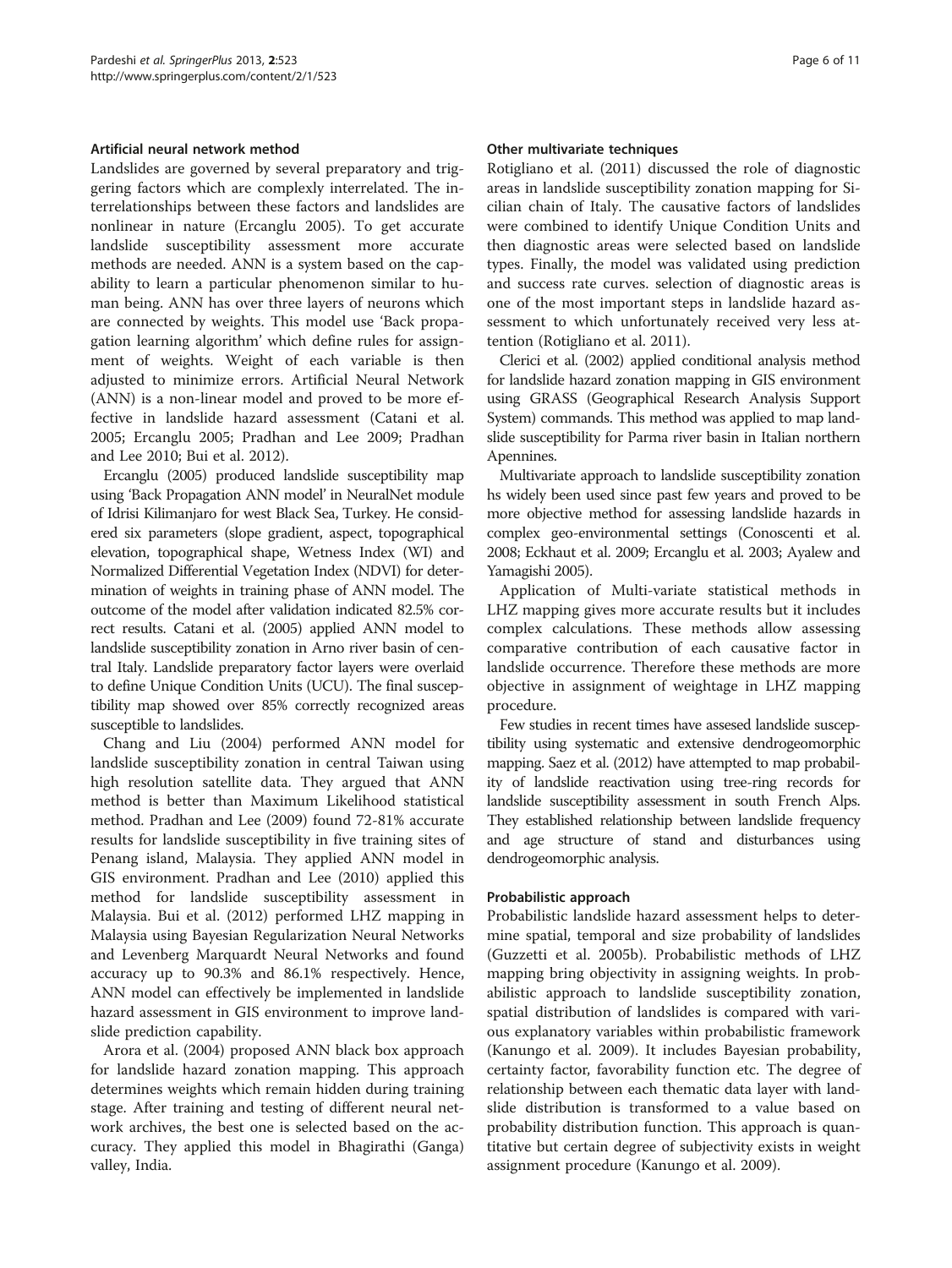Guzzetti et al. ([2005b](#page-9-0)) assessed landslide hazard in the Staffora River basin of north Apennines, Italy using probabilistic model. They computed probability of landslide size, temporal and spatial probability of landslides using frequency area distribution function. Poison probability model was applied to determine exceedance probability of landslide in each mapping unit.

Jaiswal et al. ([2010a\)](#page-9-0) carried out quantitative landslide hazard assessment along transport route in Nilgiri Hills, India. Frequency-volume statistics was performed to obtain probability of landslide magnitude for different return period. The results of the study indicated that variation in annual landslide frequency and volume are related to amount of rainfall. Therefore, probability of landslide size based on landslide frequency percentage can be estimated by incorporating rainfall magnitude data.

Das et al. ([2011](#page-9-0)) assessed HSU (Homogeneous Susceptibility Unit) based landslide hazards using spatial, temporal and landslide size probabilities in Bhagirathi river basin of north Himalaya, India. A high resolution satellite datasets were used to define HSU for LHZ mapping. Recently, Jaiswal et al. [\(2010b\)](#page-9-0) attempted to assess landslide susceptibility in Nilgiri hills, India using spatial probability to produce hazard and risk information for planning risk reduction measures. Further, they also developed a landslide early warning system based on rain fall database.

In recent times, several studies have attempted to apply probabilistic approach for quantitative landslide hazard zonation (Ghosh [2011;](#page-9-0) Floris and Bozzano [2008](#page-9-0); Das [2011;](#page-9-0) Jaiswal and Van Westen [2013;](#page-9-0) Guzzetti et al. [2006](#page-9-0); Polemio and Sdao [1999](#page-10-0); Chelboard et al. [2006\)](#page-9-0).

## Analytic hierarchy process approach

Landslide hazard assessment involves consideration of several landslide explanatory variables. It is a critical task to determine relative contribution of an individual parameter in landslide occurrence. Therefore, the application of Multi Criteria Decision making approach (MCDA) is of utmost importance in LHZ mapping. The Analytical Hierarchy Process (AHP) is a multi criteria decision making process of measurement through pair wise comparisons and relies on the judgements of the experts to derive priority scales (Saaty [2008](#page-10-0)). AHP operates at four levels viz. defining problem, determination of goals and alternatives, construction of pair wise comparison matrix, determining weights and obtaining overall priority. In LHZ, different landslide causative factors are considered as alternatives. Absolute numbers (from 1 to 9) are assigned to each landslide related parameter based on its relative importance and comparison matrices are constructed to compute Consistency Ratio (CR) and Consistency Index (CI). Akgun ([2011](#page-8-0))

compared landslide hazard maps produced by Logistic Regression (LR), Multi Criteria Decision Approach (MCDA) and Likelihood Ratio Method (LRM) for Azmir, Turkey using AUC (Area Under Curvature) method. The correlation coefficients (r) were found to be 0.86, 0.62, 0.58 for LR\*LRM, LR\*MCDA and LRM\*MCDA respectively. The LRM and MCDA showed similar results. Ayalew et al. [\(2005\)](#page-8-0) compared LSZ maps using LR and AHP model to assess landslide hazard. The study revealed that if there is increase in number of susceptibility classes, LR model gives more details than AHP. However when these maps compared with landslide activity map, AHP based map performed better than LR model. In recent times, several attempts have been made to apply GIS based AHP to map landslide susceptibility in various parts of the world (Mondal and Maiti [2012](#page-10-0); Ma et al. [2013;](#page-10-0) Kavzoglu et al. [2013\)](#page-9-0).

#### Rainfall threshold model

Rainfall threshold for landsliding refers to minimum intensity or duration of rainfall necessary to cause landslide (Varnes and IAEG [1984\)](#page-10-0). Cumulative rainfall, antecedent rainfall, rainfall intensity and rainfall duration are most commonly used parameters to design rainfall threshold. The critical rainfall threshold model (Qcr) is based on soil properties, slope angle, upslope drainage, wet soil bulk density and density of water. Several studies on landslide susceptibility assessment have used rainfall threshold model to predict landslide. The rainfall threshold decreases with increasing seasonal accumulation and become constant at 11 mm/day Gabet et al. ([2004\)](#page-9-0).

Chelboard et al. ([2006\)](#page-9-0) applied cumulative rainfall threshold (CT) for prediction of landslides in Seattle, Washington, USA. The model was compared with historical records of rainfall and landslide events. The results indicated that CT captured over 90% of the historical landslide events. They argued that both CT and exceedance rainfall intensity duration threshold must be used together for landslide prediction.

Floris and Bozzano [\(2008](#page-9-0)) proposed a modification in conventional rainfall threshold model for landslide hazard assessment. Based on historical records of landslide events and rainfall, rainfall exceedence thresholds were estimated for two complex landslides in south Apennines, Italy. Chang and Chiang [\(2009\)](#page-8-0) proposed an integrated model for landslide susceptibility combining deterministic, statistical and rainfall threshold model for typhoon induced landslides in Taiwan. Gabet et al. ([2004\)](#page-9-0) applied rainfall threshold for landslides in Nepal Himalaya considering daily and seasonal rainfall threshold for modeling. They suggested that sufficient antecedent rainfall is necessary to produce positive pore pressure and trigger landslides.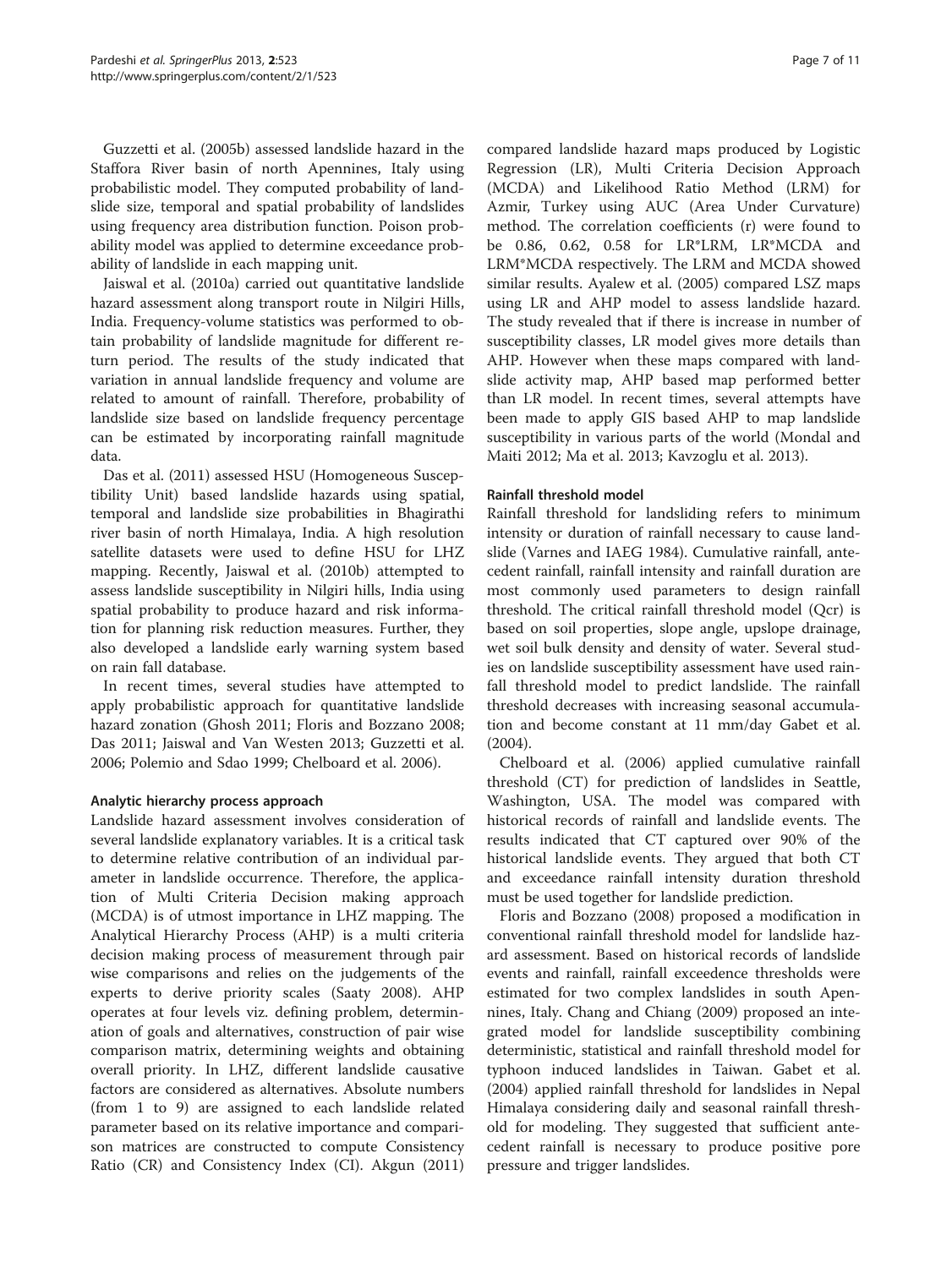Dahal and Hasegawa [\(2008\)](#page-9-0) studied over 670 landslides occurred from 1951 to 2006 in Nepal Himalaya to analyze rainfall threshold. Coe et al. ([2004](#page-9-0)), Polemio and Sdao ([1999](#page-10-0)) have also applied rainfall threshold for landslide susceptibility assessment.

## Physically-based landslide susceptibility models

Physically based models for landslide hazard assessment describes physical processes leading to the landslide event and are based on simple mechanical laws. These models account for the transient ground water response of slope to rainfall (Kuriakose [2010](#page-9-0)). These models do not need long term landslide data and therefore can also be applicable to the areas with incomplete landslide inventories (Kuriakose [2010](#page-9-0)).

Salciarini et al. [\(2006](#page-10-0)) applied the Transient Rainfall Infiltration and Grid based Slope Stability (TRIGRS) model for modelling rainfall induced shallow landslides in central Umbria region of central Italy. They have chosen known rainfall events and past landslide records to calibrate the model and simulations were performed. They argued that high resolution digital elevation models and information about spatial distribution of physical properties of the surface are needed for better simulation in TRIGRS model.

The real time susceptibility to shallow landslides has been assessed by Montrasio et al. [\(2011](#page-10-0)) for Emilion Apennine in north Italy. They compared SLIP (shallow Landslide Instability Prediction) and TRIGRS (Transient Rainfall Infiltration and Grid based Slope Stability) models of landslide susceptibility analysis in GIS (Geographical Information System) environment. The results of the study indicates that both the models have similar predictive capability.

Kuriakose [\(2010\)](#page-9-0) carried out a detailed study to compare four physically based models viz. SHALSTAB (Shallow Landsliding Stability), SINMAP (Stability INdex MAPping), TRIGRIS and STARWAR+PROBSTAB (Storage and Redistribution of Water on Agricultural and Revegetated Slope + PROBability of STABility) models in Western Ghats of Kerala, India. The study revealed that STARWAR+PROBSTAB model is the most suitable model for assessment of spatio-temporal probabilities of shallow landslides.

Recently, the High Resolution Slope Stability Simulator (HIRESSS) model was used to predict landslides based on hydrological parameters (Mercogliano et al. [2013](#page-10-0)). The study also incorporated Global Circulation Model for analysis of rainfall parameters.

#### Application of RS and GIS in LHZ

Extraction of relevant spatial information related to landslide occurrence is an integral part of hazard assessment. Remotely Sensed (RS) data combined with Geographical

Information System (GIS) are proved to be effective tools for generating and processing spatial information. The advancement in earth Observation (EO) techniques facilitate effective landslide detection, mapping, monitoring and hazard analysis (Tofani et al. [2013\)](#page-10-0).

The review of few studies on landslide hazard assessment using RS data indicate that aerial photographs are widely used in landslide detection and mapping (Galli et al. [2008;](#page-9-0) Guzzetti et al. [2003;](#page-9-0) Yeon et al. [2010](#page-10-0); Rotigliano et al. [2011;](#page-10-0) Guzzetti et al. [2005a;](#page-9-0) Rowbotham and Dudycha [1998;](#page-10-0) Pradhan and Lee [2009](#page-10-0); Panikkar and Subramaniyan [1997;](#page-10-0) Miller and Burnett [2007;](#page-10-0) Ayalew and Yamagishi [2005](#page-8-0); Chau et al. [2004;](#page-9-0) Clerici et al. [2002](#page-9-0)). Good quality aerial photographs help in accurate landslide detection and mapping. However, aerial photographs may not be used in continuous landslide monitoring, since it does not prove repetitive coverage of the same area.

The recent developments in the application of satellite RS data in landslide studies in Europe has been discussed by Tofani et al. ([2013](#page-10-0)). The study showed that over 70% of the total applications of RS data for landslide studies are owned by landslide detection, mapping and monitoring. High resolution satellite data are being effectively used for landslide detection, mapping, monitoring and other applications (Gomez et al. [2000;](#page-9-0) Saraf et al. [2009](#page-10-0); Akbar and Ha [2011](#page-8-0); Naithani [2007](#page-10-0); Nagarajan et al. [2000](#page-10-0); Ma et al. [2013;](#page-10-0) Mondal and Maiti [2012](#page-10-0); Balsubramani and Kumaraswamy [2013](#page-8-0) and Chand [2008](#page-8-0)).

Use of Digital Elevation Model (DEM) is of immense importance in landslide hazard assessment. Several thematic data layers such as slope angle, slope aspect, curvature, lineaments, drainage, ridges etc. can be extracted from DEM with good resolution. Landslide hazard zonation studies in recent times have used DEM with high resolution to generate spatial information data layers related to landslide hazards (Gomez et al. Saraf et al. [2009](#page-10-0); Dahl et al. [2010;](#page-9-0) Yeon et al. [2010](#page-10-0); Akbar and Ha [2011](#page-8-0); Naithani [2007;](#page-10-0) Jaiswal et al. [2010b](#page-9-0); Rotigliano et al. [2011;](#page-10-0) Nagarajan et al. [2000](#page-10-0); Guzzetti et al. [2005b](#page-9-0); Rowbotham and Dudycha [1998](#page-10-0); Barla et al. [2010](#page-8-0); Leroi [1996](#page-10-0); Miller and Burnett [2007;](#page-10-0) Ma et al. [2013;](#page-10-0) Ayalew and Yamagishi [2005;](#page-8-0) Balsubramani and Kumaraswamy [2013](#page-8-0); Ghosh et al. [2009;](#page-9-0) Calvello et al. [2013;](#page-8-0) Tolga et al. [2005](#page-10-0); Clerici et al. [2002;](#page-9-0) Coe et al. [2004](#page-9-0); Jelinek and Wagner [2007](#page-9-0); Chand [2008](#page-8-0); Ruff and Czurda [2008](#page-10-0)). Few studies also used radar techniques (e.g. DInSAR, PSInSAR) for landslide hazard assessment (Barla et al. [2010](#page-8-0); Catani et al. [2005](#page-8-0)).

Geographical Information System is widely used in landslide hazard assessment especially for generation of thematic data layers, computation of different indices, assignment of weights, data integration and generation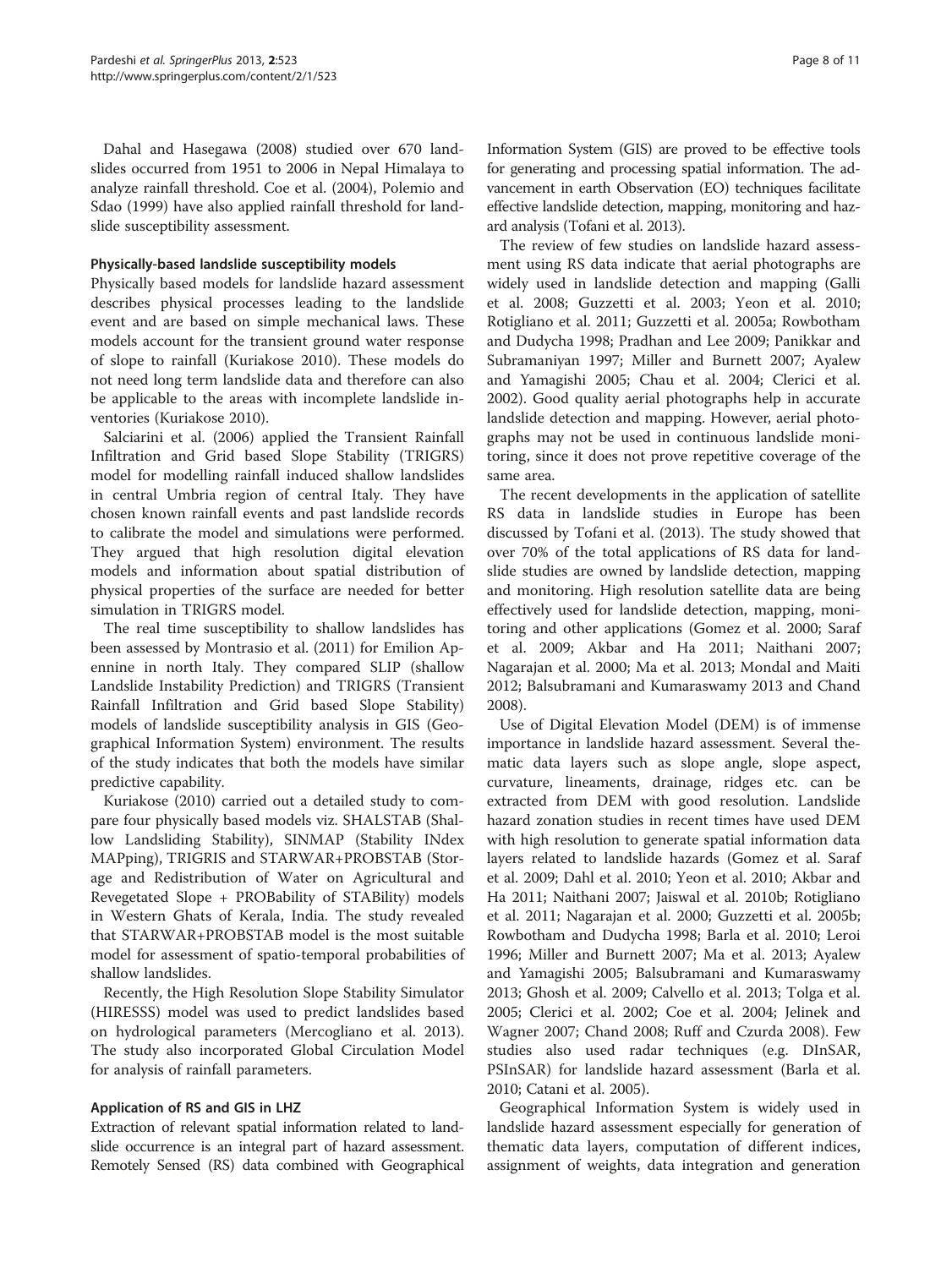<span id="page-8-0"></span>of LSZ maps. Several LSZ methods such as ANN, Decision Tree model, Weighted Overlay, AHP, MCDA, IVM and physically based landslide hazard models are GIS based models to predict landslide probability (Chang and Liu 2004; Saraf et al. [2009;](#page-10-0) Yeon et al. [2010;](#page-10-0) Pradhan and Lee [2009;](#page-10-0) Kavzoglu et al. [2013](#page-9-0); Akgun 2011; Ayalew et al. 2005; Mondal and Maiti [2012](#page-10-0); Ma et al. [2013\)](#page-10-0).

#### Conclusions

Landslide hazard zonation is a critical task in landslide management process. Landslides are influenced by several preparatory and triggering factors which vary significantly from region to region. It is therefore difficult to determine weights for given parameter. The assignment weights based on relative importance of landslide causative factors is determined by several LHZ methods differently. Heuristic and semi quantitative techniques involve subjectivity in assigning of weights therefore validity of these maps cannot be assessed. Quantitative methods on the other hand, provide objective methods for determining weights for a given parameter based on their relationships with landslide occurrence. Multi-criteria decision approach provides tools to determine weights based on pair wise comparison. Application of Remote Sensing and Geographical Information System is of immense importance for effective landslide hazard assessment. High resolution satellite data combined with powerful GIS techniques have improved the level of accuracy of LHZ maps in recent times.

#### Competing interests

We, the authors declare that we have no competing interests.

#### Authors' contributions

SDP, SEA and SSP carried out the review of recent trends in Landslide Hazard investigations and drafted the manuscript. All authors read and approved the final manuscript.

#### Author details

<sup>1</sup>Department of Geography, University of Pune, Ganeshkhind, Pune 411007, India. <sup>2</sup>Department of Geography, Swami Vivekanand Night College, Chattrapati Bhavan, Ayre Road, Dattanagar, Dombivli (E) 421201, India. <sup>3</sup>Department of Geography, Annasaheb Magar College, Hadapsar, Pune 411028, India.

#### Received: 2 July 2013 Accepted: 30 September 2013 Published: 17 October 2013

#### References

- Abella E (2008) Multi-scale landslide risk assessment in Cuba. international institute for geo-information science and earth observation. Enschede, The Netherlands
- Akbar T, Ha S (2011) Landslide hazard zoning along Himalaya Kaghan Valley of Pakistan-by integration of GPS, GIS, and remote sensing technology. Landslides, doi: 10.1007/s10346-011-0260-1
- Akgun A (2011) Acomparison of landslide susceptibility maps produced by logistic regression, multi-criteria decision, and likelihood ratio methods: a case study at Lzmir, Turkey. Landslide, doi: 10.1007/s10346-011-0283-7
- Anbalagan R, Chakraborty D, Kohali A (2008) Landslide hazard zonation (LHZ) mapinh on meso-scale for systematic town planning in mountainous terrain. J Sci Ind Res 67:486–497
- Arora M, Das Gupta A, Gupta R (2004) An artificial neural network approach for landslide hazard zonation in the Bhagirathi (Ganga) Valley, Himalaya. Int J Remote Sensing 25:559–572
- Atkinson P, Massari R (1998) Generalised linear modelling of susceptibility to landsliding in the Central Apennines Italy. Compt Rendus Geosci 24(4):373–385
- Atkinson P, Massari R (2011) Autologistic modelling of susceptibility to landsliding in the Central Apennines, Italy. Geophys J Roy Astron Soc 130:55–64
- Ayalew L, Yamagishi H (2005) The application of GIS-based logistic regression for landslide susceptibility mapping in the Kakuda-Yahiko Mountains, Central Japan. Geophys J Roy Astron Soc 65:15–31
- Ayalew L, Yamagishi H, Marui H, Kanno T (2005) Landslides in Sado Island of Japan: Part II GIS-based susceptibility mapping with comparisons of results from two methods and verifications. Eng Geol 81:432–445
- Balsubramani K, Kumaraswamy K (2013) Application of geospatial technology and information value technique in landslide hazard zonation mapping: a case study of Giri Valley, Himachal Pradesh. Disaster Advances 6:38–47
- Balteanu D, Chendes V, Sima M, Enciu P (2010) A country-wide spatial assessment of landslide susceptibility in Romania. Geophys J Roy Astron Soc 124:102–112
- Barla G, Antolini F, Barla M, Mensi E, Piovano G (2010) Monitoring of the Beauregard landslide (Aosta Valley, Italy) using advanced and conventional techniques. Eng Geol 116:218–235
- Blahut J, VanWesten C, Sterlacchini S (2010) Analysis of landslide inventories for accurate prediction of debris-flow source areas. Geophys J Roy Astron Soc 119:36–51
- Brabb E (1993) Proposal for worldwide landslide hazard maps, Proceedings of 7th International Conference and field workshop on landslide in Czech and Slovak Republics., pp 15–27
- Brusden D (1984) Mudslides. In: Brusden D, Prior D (eds) Slope Instability. Wiley, Chichester, pp 363–418
- Bui D, Pradhan B, Lofman O, Dick O (2012) Landslide susceptibility assessment in the Hoa Binh Province of Vietnam: a comparison of the Levenberg-Marquardt and Bayesian regularized neural networks. Geophys J Roy Astron Soc 171–172:12–29
- Bureau of Indian Standards (1998) Preparation of landslide hazard zonation maps in mountainous terrain - Guidelines (Part2-Macrozonation), vol 14496, 2nd edn. BIS, New Delhi, pp 1–19
- Burton I, Kates R, White G (1978) The environment as hazard. Oxford University Press, New York
- Calvello M, Cascini L, Mastroianni S (2013) Landslide zoning over large areas from a sample inventory by means of scale-dependant terrain units. Geophys J Roy Astron Soc 182:33–48
- Cardinali M, Reichenbach P, Guzzetti F, Ardizzone F, Antonini G, Galli M, Cacciano M, Castellani M, Salvati P (2002) A geomorphological approach to estimation of landslide hazards and risks in Umbria, Central Italy. Nat Hazards Earth Syst Sci 2:57–72
- Catani F, Casagil N, Ermini L, Righini G, Menduni G (2005) Landslide hazard and risk mapping at catchment scale in the Arno River basin. Landslides 2:329–342
- Champatiray P (2000) Perationalization of cost-effective methodology for landslide hazard zonation using RS and GIS: IIRS initiative. In: Roy P, Van Westen C, Jha V, Lakhera R (eds) Natural Disasters and their mitigation; Remote Sensing and Geographical Information System Perspectives. Indian Institute of Remote Sensing, Dehradun, India, pp 95–101
- Champatiray P, Dimri S, Lakhera R, Sati S (2007) Fuzzy based methods for landslide hazard assessment in active seismic zone of Himalaya. Landslides 4:101–110
- Chand D (2008) Landslide monitoring in space and time using optical satellite imagery and DEM derived parameters: case study from Garhwal Himalaya, Uttarakhand, India. International Institute for Geo-information Science and Earth Observation, Enschede, The Netherlands and Indian Institute of Remote Sensing, National Remote Sensing Agency (NRSA), Department of Space, Dehradun, India
- Chang K, Chiang S (2009) An integrated model for predicting rainfall induced Landslides. Geophys J Roy Astron Soc 105:366–373
- Chang K, Liu J (2004) Geo-Imagery Bridging continents. Landslide features interpreted by neural network method using a high resolution satellite image and digital topographical data. Proceedings of 20th ISPRS Congress, Istambul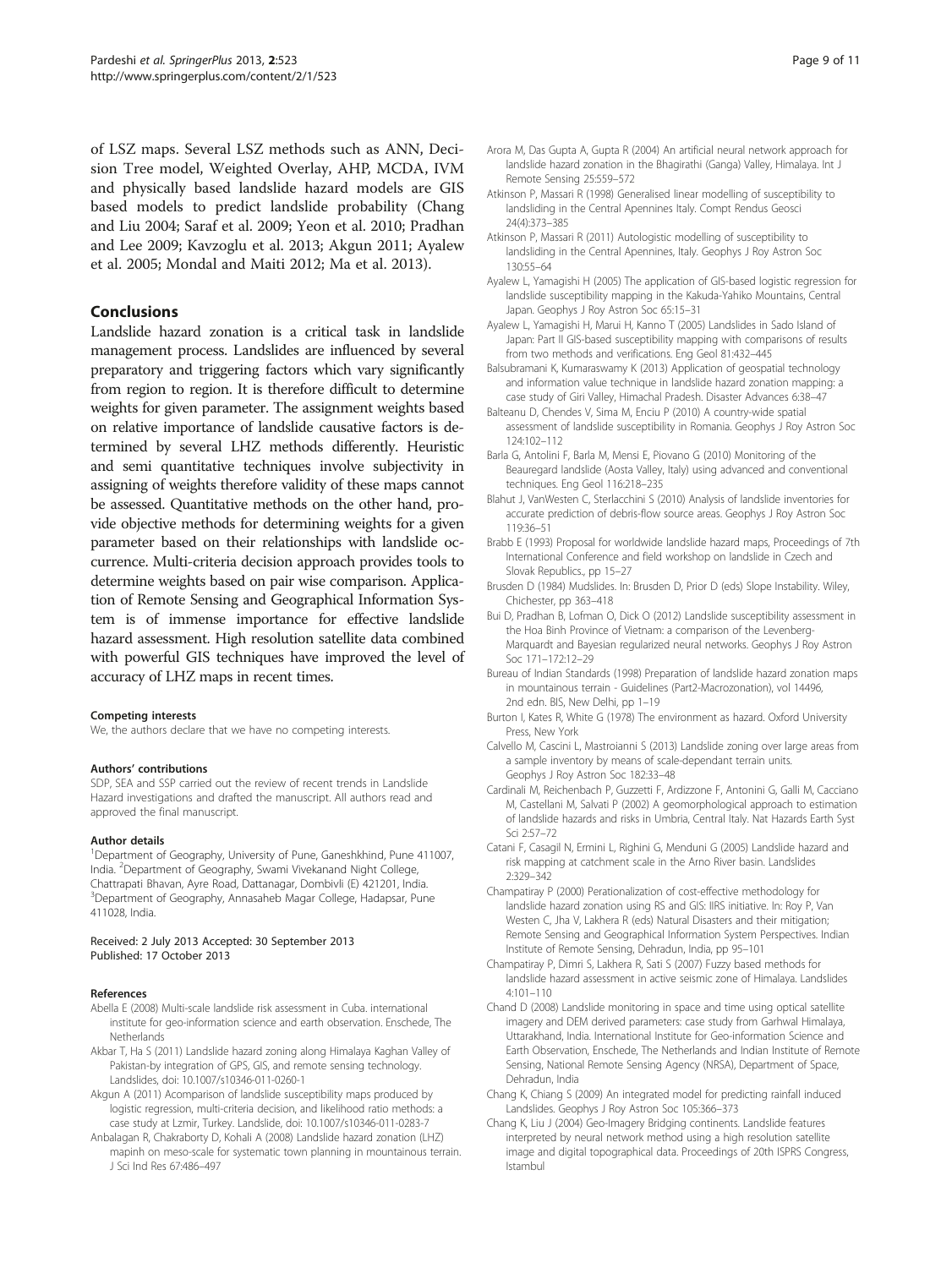- <span id="page-9-0"></span>Chang K, Chiang S, Hsu M (2007) Modelling typhoon- and earthquake-induced landslide in a mountainous watershed using logistic regression. Geophys J Roy Astron Soc 89:335–347
- Chau K, Sze Y, Fung M, Wong E, Fong E, Chan L (2004) Landslide hazard analysis for Hong Kong using landslide inventory and GIS. Compt Rendus Geosci 30:429–443
- Chelboard F, Baum R, Godt J (2006) Rainfall Thresholds for Forecasting Landslides in the Seattle, Washington, Area- Exceedance and Probability. U S Geological Survey Open file report −2006-1064, Reston, Verginia, pp 1–17
- Clerici A, Perego S, Tillini C, Vescovi P (2002) A procedure foe landslide susceptibility zonation by the conditional analysis method. Geophys J Roy Astron Soc 48:349–364
- Coe J, Godt J, Baum R, Buchnam R, Michael J (2004) Landslide susceptibility from topography in Guatemala. In: Lacerda W, Ehrlich M, Fontura S, Sayao A (eds) Landslides: Evaluation and stabilization, 1st edn. Taylor and Francis Group, London, pp 69–78
- Colombo A, Lanteri L, Ramasco M, Troisi C (2005) Systematic GIS based landslide inventory as the first step for effective landslide hazard management. Landslides 2:291–301
- Conoscenti C, Di Maggio C, Rotigliano E (2008) GIS analysis to assess landslide susceptibility in a fluvial basin of NW Sicily (Italy). Geophys J Roy Astron Soc 94:325–339
- Courture R (2011) Landslide Terminology National Technical Guidelines and Best Practices on Landslides. Geological Survey of Canada., p 12, Open File 6824
- Crozier M (1986) Landslides-causes, consequences and environment. Croom Helm Ltd, London and Sydney, pp 0.7097–0.7099
- Cruden D (1991) A simple definition of a landslide. Bull-Int Assoc Eng Geology 43:27–29
- Dahal R, Hasegawa S (2008) Representative rainfall thresholds for landslides in the Nepal Himalaya. Geophys J Roy Astron Soc 100:429–443
- Dahl M, Mortensen L, Veihe A, Jensen N (2010) A simple qualitative approach for mapping regional landslide susceptibility in the Faroe Islands. Nat Hazards Earth Syst Sci 10:159–170
- Dai F, Lee C (2002) Frequency-volume relation and prediction of rainfall-induced landslide. Eng Geol 59:253–266
- Das I (2011) Spatial Statistical Modelling for assessing landslide hazard and vulnerability. University of Twenty, International Institute for Geo-information Science and Earth Observation, Enschede, The Netherlands
- Das I, Stein A, Kerle N, Dadhwal V (2011) Probabilistic landslide hazard assessment using homogeneous susceptible units (HSU) along a national highway corridor in the northern Himalayas, India. Landslides 8:293–308
- Das I, Stein A, Kerle N, Dadhwal V (2012) Landslide susceptibility mapping along road corridors in the Indian Himalayas using Bayesian logistic regression models. Geophys J Roy Astron Soc 179:116–125
- Eckhaut M, Reichenbach P, Guzzetti F, Rossi M, Poesen J (2009) Combined landslide inventory and susceptibility assessment based on different mapping units: an example from the Flemish Ardennes, Belgium. Nat Hazards Earth Syst Sci 9:507–521
- EM-DAT (2007) Emergency Disasters Data Base, Volume 2007: Brussels, Belgium, Centre for Research on the Epidemiology of Disasters. Ecole de Santé Publique, Université Catholique de Louvain
- EMDAT (2010) Emergency Disasters Data Base, Volume 2010: Brussels, Belgium, Centre for Research on the Epidemiology of Disasters. Ecole de Santé, PubliqueUniversité Catholique de Louvain
- Ercanglu M (2005) Landslide susceptibility assessment of SE Bartin (West Black Sea region, Turkey) by artificial neural networks. Nat Hazard Earth Syst Sci 5:979–992
- Ercanglu M, Gokceoglu C, Van Asch W (2003) Landslide Susceptibility Zoning of North of Yenice (NW Tuekey) by Multivariate Stastical Techniques. Natural Hazard, Kluwer Academic Publishers, Netherlands, pp 1–23
- Erner A, Sebnem H, Duzgun B (2010) Improvement of statistical landslide susceptibility mapping by using spetial and global regression method in the case of More and Romsdal (Norway). Landslides 7:55–68
- Floris M, Bozzano F (2008) Evaluation of landslide reactivation: a modified rainfall threshold model based on historical records of rainfall and landslides. Geophys J Roy Astron Soc 94:40–57
- Gabet E, Burbank D, Putkonen J, Pratt-Situala B, Ojha T (2004) Rainfall thresholds for landsliding in the Himalaya of Nepal. Geophys J Roy Astron Soc 63:131–143
- Galli M, Ardizzone F, Cardinali M, Guzzetti F, Reichenbach P (2008) Comparing landslide inventory maps. Geophys J Roy Astron Soc 94:268–289
- Garcia-Rodriguez M, Malpica J, Benito B, Diaz M (2008) Susceptibility assessment of earthquake-triggered landslides in El Salvador using logistic regression. Geophys J Roy Astron Soc 95:172–191
- Ghosh S (2011) Knowledge Guided Empirical Prediction of Landslide Hazard. University of Twente, Netherland
- Ghosh S, Van Westen C, Carranza E, Ghoshal T, Sarkar N, Surendranath M (2009) A quantitative approach for improving BIS(Indian) method of medium-scale landslide susceptibility. J Geological Soc India 74:625–638
- Gokceoglu C, Sezer E (2009) A statistical assessment on international landslide literature (1945–2008). Landslides 6:345–351
- Gomez H, Bradshow R, Mather P (2000) Monitoring the distribution of shallow landslide prone areas using Remote Sensing, DTM and GIS - a case study from the tropical Andes of Venezuela. In: Casanova E (ed) Remote Sensing in 21st century: Economic and Environmental applications. Balkema, Rotterndam, pp 395–401
- Goswami R, Mitchell N, Brocklehurst S (2011) Distribution and causes of landslides in the eastern Peloritani of NE Sicily and western Aspromonte of SW Calabria, Italy. Geophys J Roy Astron Soc 132:111–122
- Greco R, Sorriso-Valvo M, Catalano E (2007) Logistic regression analysis in the evaluation of mass movement susceptibility: the aspromonte case study, Calabria, Italy. Eng Geol 89:47–66
- Gutierrez F, Soldati M, Audemard F, Balteanu D (2010) Recent advances in landslide investigation: issues and perspectives. Geophys J Roy Astron Soc 124:95–101
- Guzzetti F (2003) Landslide Hazard Assessment and Risk Evaluation: Limits and Perspectives, Proceedings of the 4th EGS Plinius Conference held at Mallorca, Spain. University de les Illes Balears, Spain, pp 1–4
- Guzzetti F, Carrara A, Cardinali M, Reichenbach P (1999) Landslide hazard evaluation: a review of current techniques and their application in a multistudy, Central Italy. Geophys J Roy Astron Soc 31:181–216
- Guzzetti F, Aleotti P, Malamud B, Turcotte DL (2003) Comparison of three landslide event inventories in Central and Northern Italy, Proceedings of 4th EGS Plinius Conference held at Mallorca. Universitat de les Ilies Balears, Spain
- Guzzetti F, Reichenbach P, Cardinali M, Ardizzone F (2005a) Probabilistic landslide hazard assessment at the basin scale. Geophys J Roy Astron Soc 2:272–299
- Guzzetti F, Reichenbach P, Cardinali M, Galli M, Ardizzone F (2005b) Probablistic landslide hazard assessment at the basin scale. Geophys J Roy Astron Soc 72:272–299
- Guzzetti F, Galli M, Reichebach P, Ardizzone F, Cardinali M (2006) Landslide Hazard assessment in the Collazzone area, Umbria, Central Italy. Nat Hazards Earth Syst Sci 6:115–131
- Hakan A, Tamer Y, Serap D (2008) Landslide susceptibility mapping for a part of tectonic Kelkit Valley (Eastern Black Sea Region of Turkey). Geophys J Roy Astron Soc 94:401–418
- Hutchinson J (1988) Mass movement. In: Fairbridge R (ed) The Encyclopedia of Geomorphology. Reinold., pp 688–695
- Jaiswal P, Van Westen C (2013) Use of quantitative landslide hazard and risk information for local disaster risk reduction along a transportation corridor: a case study from Nilgiri District, India. Nat Hazards 65:887–913, Published online on 20 Sep 2012) doi:10.1007/s11069-012-0404-1
- Jaiswal P, van Westen C, Jetten V (2010a) Quantitative assessment of landslide hazard along transportation lines using historical records. Landslides 8:271–291
- Jaiswal P, van Westen C, Jetten V (2010b) Quantitative assessment of direct and indirect landslide risk along transportation lines in southern India. Nat Hazards Earth Syst Sci 10:1253–1267
- Jelinek R, Wagner P (2007) Landslide hazard zonation by deterministic analysis. Landslides 4:339–350
- Kannan M, Saranathan E, Anbalagan R (2011) Macro landslide hazard zonation mapping - case study from bodi-bodimettu Ghats section, Theni District, Tamil Nadu, India. J Indian Soc Remote Sensing 39(4):485–496
- Kavzoglu T, Sahin E, Colkensen I (2013) Landslide susceptibility mapping using GIS based multi-criteria decision analysis, support vector machines and logistic regression. Landslides, doi:Doi:10.1007/s 10346-013-0391-7
- Kanungo D, Arrora M, Sarkar S, Gupta R (2009) Landslide Susceptibility Zonation (LSZ) mapping-a review. J South Asia Disaster Stud 2:81–105
- Kuriakose S (2010) Physically-based dynamic modeling of the effect of land use changes on shallow landslide initiation in the Western Ghats of Kerala. University of Twente, Netherlands, India
- Lee S (2005) Application of logistic regression model and its validation for landslide susceptibility mapping using GIS and remote sensing data. Int J Remote Sens 7:1477–1491